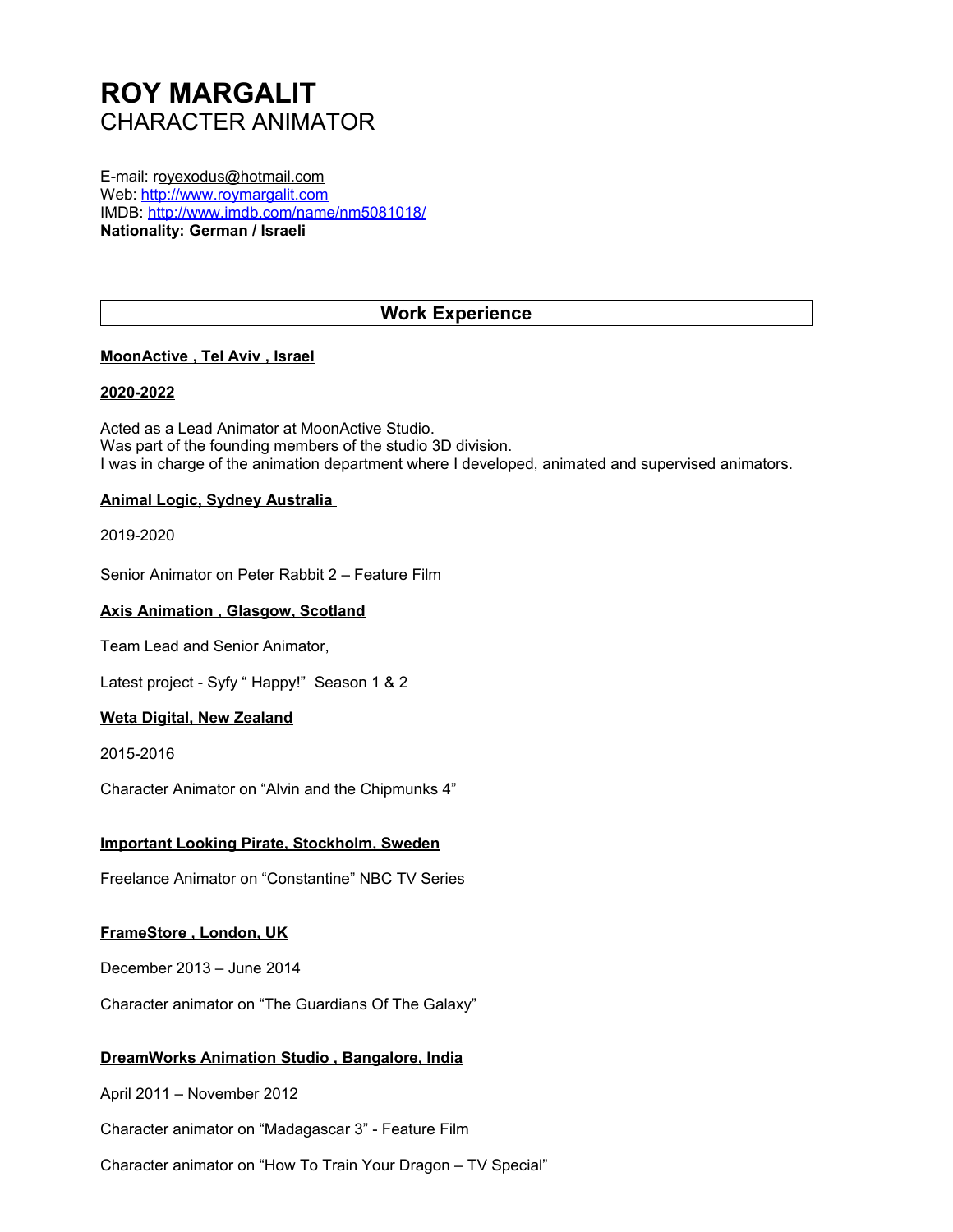# **Kompost Films GMBH, Swiss**

January 2011 – February 2011

Freelance animator

# **Dygra Films, Spain**

February 2010 – September 2010

Character Animator on Spanish Feature Film "Holy Night"

## **Smartoonz, Tel Aviv , Israel**

February 2009 – August 2010

Character Animator for Disney "Moneky See Monkey Do" TV show

## **[MobileSolid](http://www.linkedin.com/search?search=&sortCriteria=3&company=) , Tel Aviv, Israel**

December 2007 – February 2009

Senior character animator on "Ume", a high-end interactive mobile game.

#### **[Dujass Film s.p.a , Rome, Italy](http://www.linkedin.com/search?search=&sortCriteria=3&company=)**

June 2007 – October 2007

Character animator on the pilot episode of Italian television show, "Leo The Lion".

# **[Cartoon One , Rome, Italy](http://www.linkedin.com/search?search=&sortCriteria=3&company=)**

March 2007 – June 2007

Character animator on pilot episode of "Felix the cat in 3D".

# **[Digital Magic Group , Bangkok, Thailand](http://www.linkedin.com/search?search=&sortCriteria=3&company=)**

July 2006 – January 2007

Senior animator at this cutting edge studio. animated various commercials and created pre-viz shots for feature films.

# **"PLAZMA" Design Group, Tel Aviv, Israel**

2004 – 2005

Lead designer for this fashion/design company. I Designed CD covers, T-Shirt prints, magazine ads and party flyers to some of the biggest electronic DJ artists in Israel.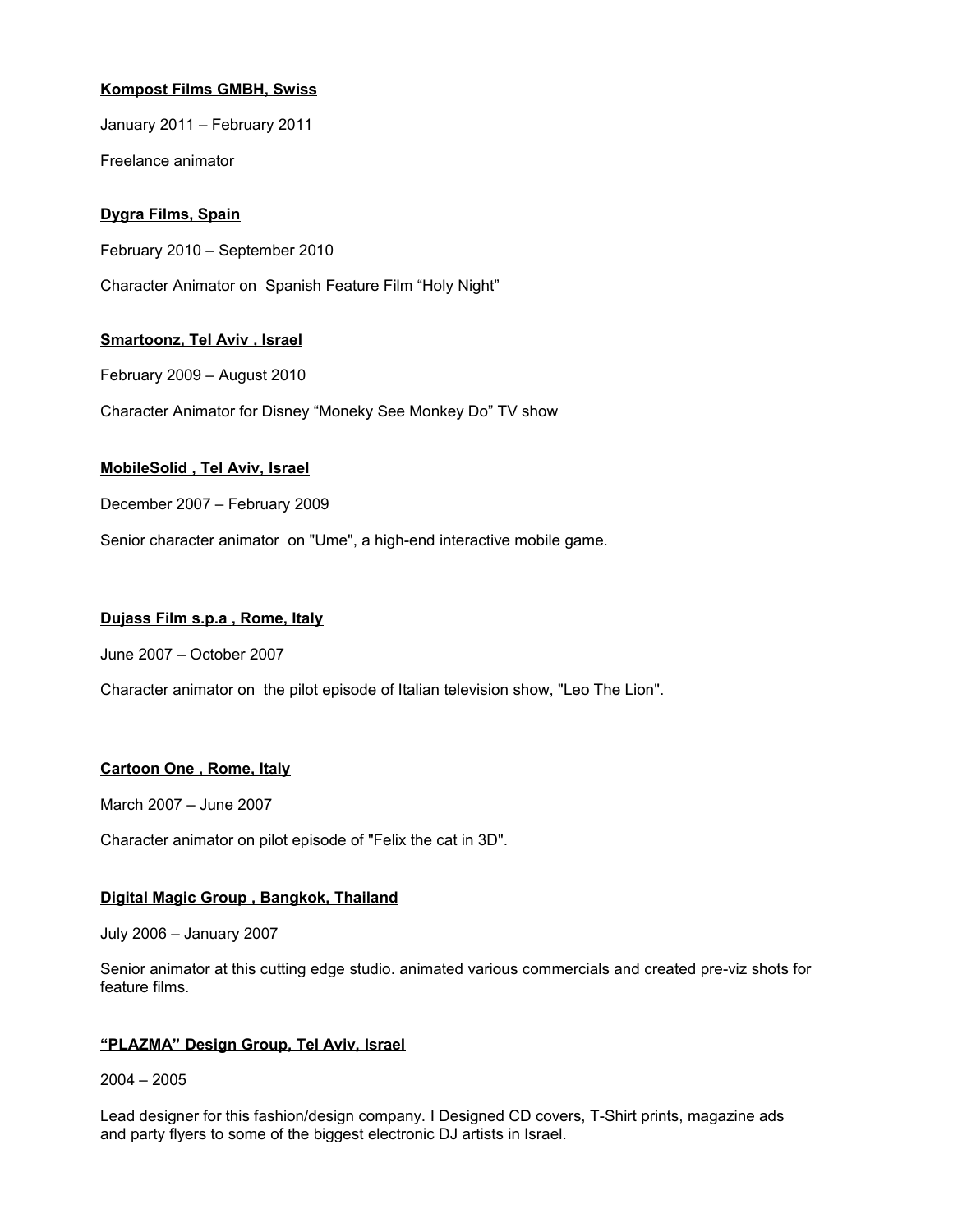#### **Gravity Post-Production, Tel Aviv, Israel**

#### 2003

Junior animator and a 3D generalist on various TV commercials at one of the top post-production houses in Israel.

# **Education**

#### **Vancouver Film School, Vancouver, BC**

#### **2005-2006**

I am a graduate of the Classical Animation program at the Vancouver Film School,

where I studied traditional animation. Under the supervision of one of the top teachers in the animation field, I studied the fundamentals of character animation. During the program I completed a short original animated film which has been screened at numerous international festivals and won first place at the "Animation Magazine Short Film Festival". I enrolled in the traditional animation program despite my 3D background because I feel a good animator should be able to fuse both world.

- **2006-Present** Life Drawing Sessions
- **2005** Ed Hooks "Acting For Animators" class
- **1994-1998** Vitzo Zarfat High school for Art And Design

**1986-1994** Igal Alon - Primary school

# **Software Knowledge**

Autodesk Maya, EMO, 3D Studio Max, Adobe Photoshop, Adobe Premiere, Macromedia Flash, Adobe After Effects, USanimation Opus, Digicel FlipBook

# **Festivals and Awards**

Won First Place 2006, "WAC" [Animation Magazine Short Film festival](http://animationmagazine.net/article/5935)

Official selection 2006, Red Stick International Animation Festival

Official Selection 2007, Factory Nights 04. 'Scorch' Vancouver Film and Art Festival

Nominated for best film, "Asifa" Israel Animation Festival 2006

# **Recommendations**

# **ANIMAL LOGIC**

I had the pleasure of having Roy on my team of 12 animators on Peter Rabbit 2 at Animal Logic. He was undoubtedly one of the strongest animators on my team, producing some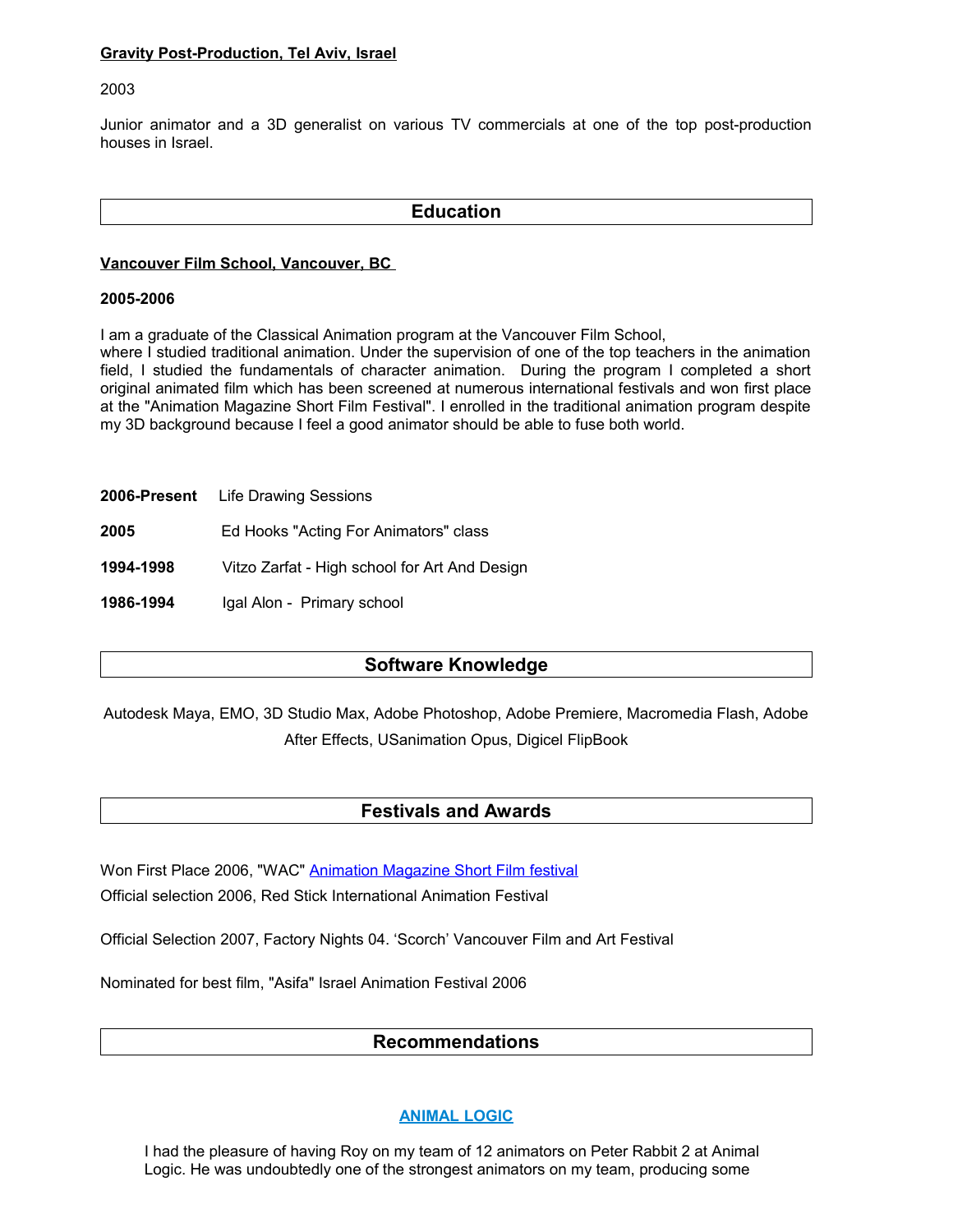beautiful character animation and turning around his shots quickly. He did some great acting and physical animation, and he also has a great attitude, always wanting to help out when he can and push his shots to be the best they can be. Cant wait to work with him again in the future!

#### **[Simon Thistlethwaite](https://www.linkedin.com/in/simon-thistlethwaite-07038a1/)**

Lead Animator – Animal Logic

# **WETA DIGITAL**

Roy worked as a Animator at Weta Digital on Alvin and the Chipmunks 4. During his time on the show he created some of the best animation performances in the film. He brought a level of a detail, comedic timing, and authenticity to the acting choices that made the characters feel both real as well as true to their personalities. Roy is extremely passionate about his craft. He is enjoyable to work with and I would highly recommend him for any animation team. He did a great job and we look forward to .working with him again

#### **[Aaron Gilman](https://www.linkedin.com/profile/view?id=AAEAAABo2nUBaPfHgCkP5PHQaQaPnbHOq9F0anQ&authType=name&authToken=qOSM)**

Animation Supervisor at Weta Digital

# **[DreamWorks Animation](http://www.linkedin.com/company/4080?trk=pro_other_cmpy)**

It's been a pleasure to work with Roy. He's not only the coolest guy but he works hard, he's really"

".professional, handles the pressure pretty well and as strong animation skills. Highly recommended

*June 12, 2012*

**1**st [David Hubert,](http://www.linkedin.com/profile/view?id=4244143&authType=name&authToken=AEVR&goback=.npv_16013572_*1_*1_*1_*1_*1_*1_*1_*1_*1_*1_*1_*1_*1_*1_*1_*1_*1_*1_*1_*1_*1) *Lead Character Animator, Dreamworks Animation* managed Roy at DreamWorks Animation

# **Axis Animation**

I got to work with Roy on Happy Season 1.

I do not have anything negative to say about Roy. His animation was excellent and his shots served as some of the bench marks of what we wanted to achieve in the show. He gave a lot of input in the animation reviews and also spent time mentoring some of the younger animators.

Personally I found it very easy to work with him and I saw he got along really well with the rest of the team.

With his talent as an animator and mentor combined with loads of experience and professionalism I believe he will be a great asset to any team or production.

**[Friedl Jooste](https://www.linkedin.com/in/friedl-jooste-36b55456/) [Animation Supervisor at Axis Animation](https://www.linkedin.com/in/friedl-jooste-36b55456/)** 

# **[Kompost](http://www.linkedin.com/company/831265?trk=pro_other_cmpy)**

I worked closely with Roy during several weeks and was constantly impressed by his work. Everything" from blocking out animations on paper to creating it in a 3d environment. He was able to provide instant feedback and was able to speak for himself when it came to rig design which is essential in a animation .environment

I wish Roy the best and looking forward to the next time we will meet and work together again. Any "!studio should be lucky to have him